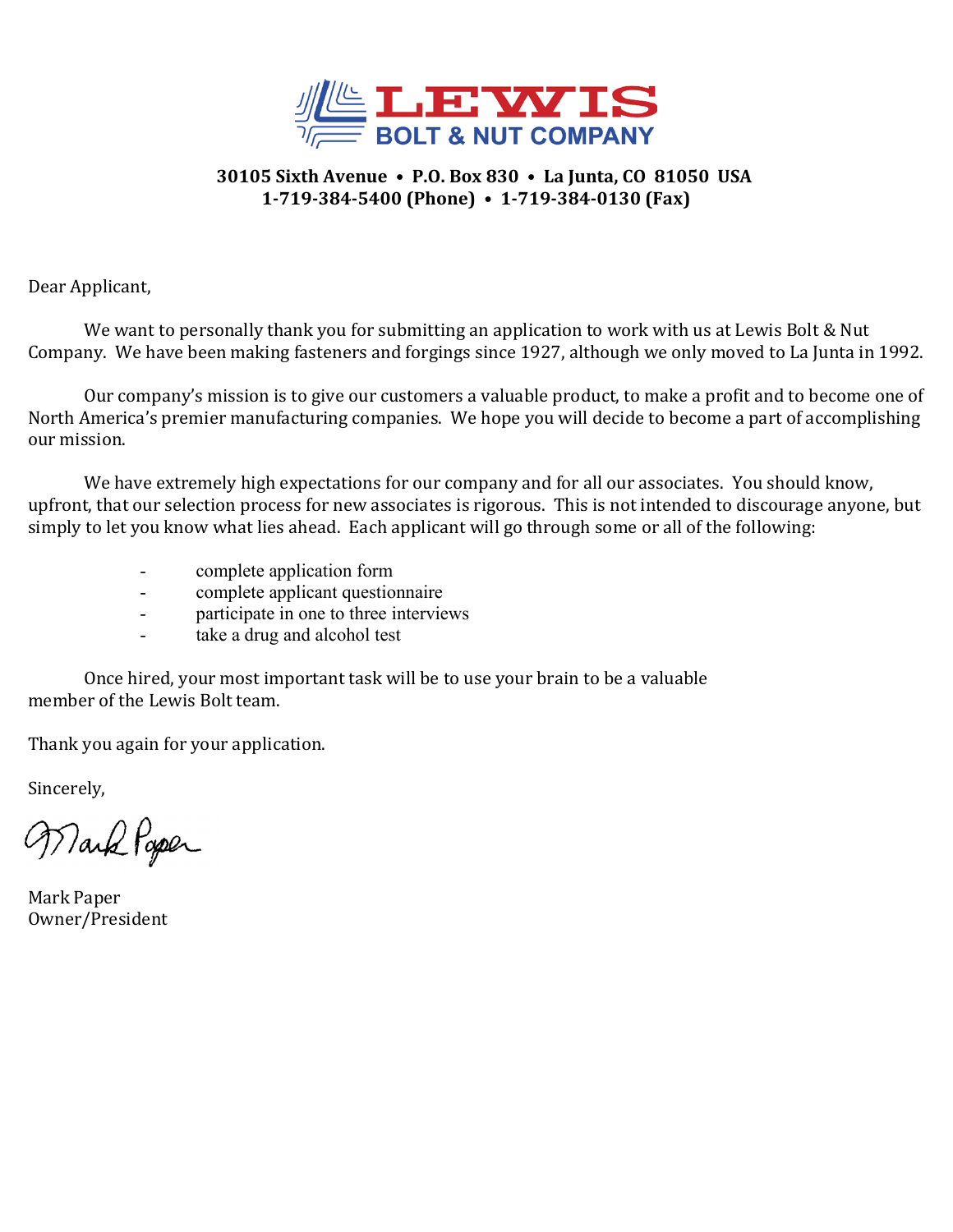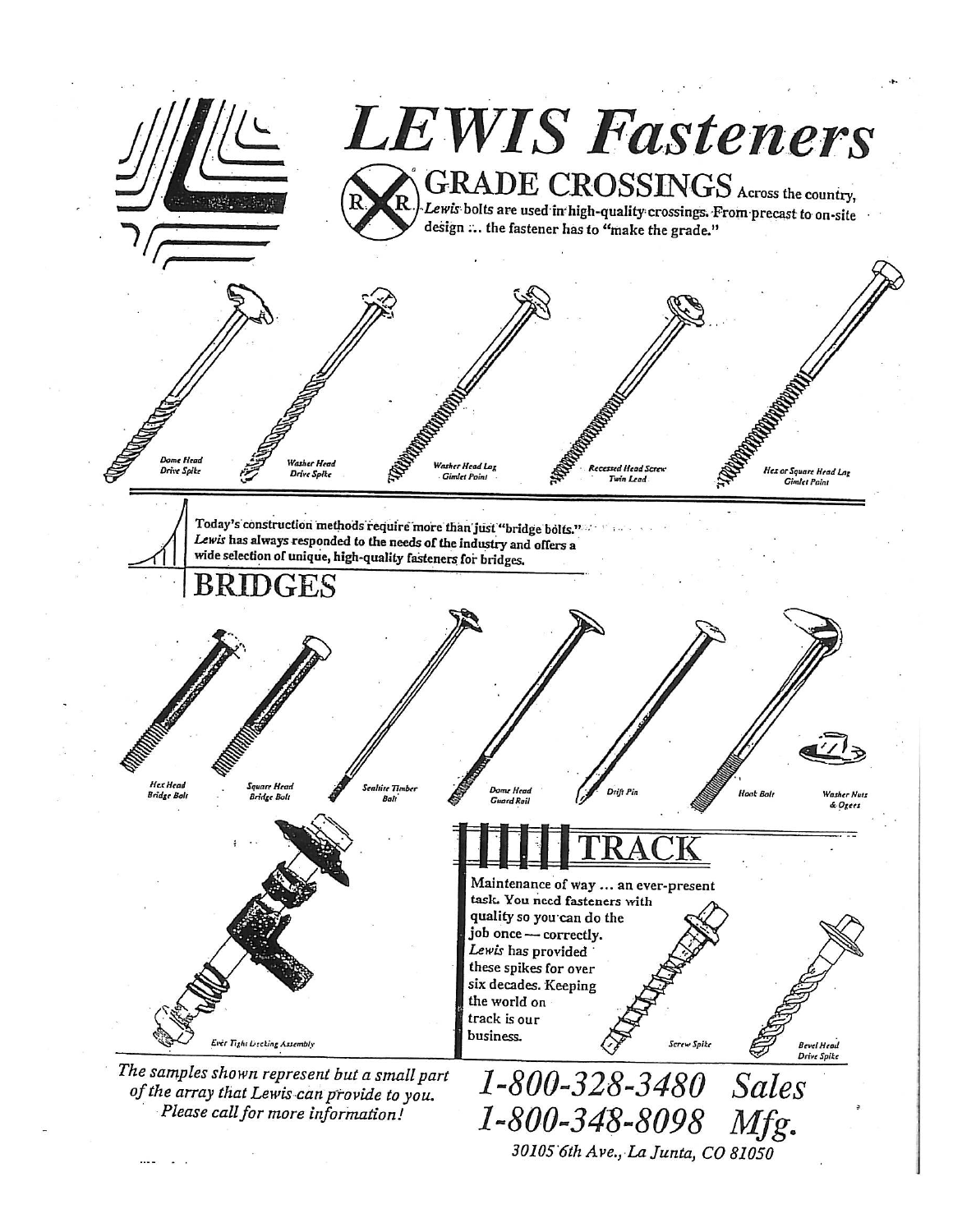### **Referred By: \_\_\_\_\_\_\_\_\_\_\_\_\_\_\_\_\_\_\_\_\_\_\_\_\_\_\_\_\_\_\_\_\_\_\_\_\_\_\_**

# **Lewis Bolt and Nut Company**

# **APPLICATION FOR EMPLOYMENT**

#### **An Equal Opportunity Employer**

We do not discriminate on the basis of race, color, religion, national origin, sex, age, disability, or any other status protected by law or regulation. It is our intention that all qualified applicants be given equal opportunity and that selection decisions be based on jobrelated factors.

Answer each question fully and accurately. No action can be taken on this application until you have answered all questions. Use blank paper if you do not have enough room on this application. **PLEASE PRINT**, except for signature on back of application. In reading and answering the following questions, be aware that none of the questions are intended to imply illegal preferences or discrimination based upon non-job-related information.

| Job Applied for ___________                                                                                                                                                                                                                                                                                                                                                                                                                           |                    |                                                                                                    |                               |                     |  |
|-------------------------------------------------------------------------------------------------------------------------------------------------------------------------------------------------------------------------------------------------------------------------------------------------------------------------------------------------------------------------------------------------------------------------------------------------------|--------------------|----------------------------------------------------------------------------------------------------|-------------------------------|---------------------|--|
| Are you seeking: Full-time Part-time Temporary employment? When could you start work?                                                                                                                                                                                                                                                                                                                                                                 |                    |                                                                                                    |                               |                     |  |
|                                                                                                                                                                                                                                                                                                                                                                                                                                                       |                    |                                                                                                    |                               |                     |  |
| Last Name                                                                                                                                                                                                                                                                                                                                                                                                                                             | First Name         | Middle Name                                                                                        |                               | Telephone Number    |  |
| <b>Present Street Address</b>                                                                                                                                                                                                                                                                                                                                                                                                                         | City               | State                                                                                              | Zip Code                      |                     |  |
| (If you are hired, you may be required to submit proof of age.)                                                                                                                                                                                                                                                                                                                                                                                       |                    |                                                                                                    |                               | Yes<br>No l         |  |
|                                                                                                                                                                                                                                                                                                                                                                                                                                                       |                    | If hired, can you finish proof you are eligible to work in the U.S.?                               |                               | Yes<br>No           |  |
| Have you ever applied here before?                                                                                                                                                                                                                                                                                                                                                                                                                    | Yes                | No                                                                                                 |                               |                     |  |
| Were you ever employed here?                                                                                                                                                                                                                                                                                                                                                                                                                          | $Yes$ $\Box$<br>No |                                                                                                    |                               |                     |  |
| If employed, do you expect to be engaged in additional business                                                                                                                                                                                                                                                                                                                                                                                       |                    |                                                                                                    |                               |                     |  |
|                                                                                                                                                                                                                                                                                                                                                                                                                                                       |                    |                                                                                                    |                               | $\overline{N_{0}}$  |  |
|                                                                                                                                                                                                                                                                                                                                                                                                                                                       |                    |                                                                                                    |                               | $\overline{N_{0}}$  |  |
|                                                                                                                                                                                                                                                                                                                                                                                                                                                       |                    | Have you had your driver's license suspended or revoked in the last 3 years?  Yes $\Box$ No $\Box$ |                               |                     |  |
| List professional, trade, business, or civic activities and offices held. (Exclude labor organizations and memberships which reveal                                                                                                                                                                                                                                                                                                                   |                    |                                                                                                    |                               |                     |  |
| race, color, religion, national origin, sex, age, disability, or other protected status.)                                                                                                                                                                                                                                                                                                                                                             |                    |                                                                                                    |                               |                     |  |
|                                                                                                                                                                                                                                                                                                                                                                                                                                                       |                    |                                                                                                    |                               |                     |  |
|                                                                                                                                                                                                                                                                                                                                                                                                                                                       |                    |                                                                                                    |                               |                     |  |
| <b>LIST NAME AND ADDRESS OR SCHOOLS</b>                                                                                                                                                                                                                                                                                                                                                                                                               |                    | Numbers of Years<br>Completed                                                                      | Diploma/Degree<br>Certificate | Subjects<br>Studied |  |
|                                                                                                                                                                                                                                                                                                                                                                                                                                                       |                    |                                                                                                    |                               |                     |  |
| $\textbf{Collecter University: } \underline{\hspace{2cm}} \textcolor{red}{\bullet} \textbf{[} \textbf{[} \textbf{[} \textbf{[} \textbf{[} \textbf{[} \textbf{[} \textbf{[} \textbf{[} \textbf{[} \textbf{[} \textbf{[} \textbf{[} \textbf{[} \textbf{[} \textbf{[} \textbf{[} \textbf{[} \textbf{[} \textbf{[} \textbf{[} \textbf{[} \textbf{[} \textbf{[} \textbf{[} \textbf{[} \textbf{[} \textbf{[} \textbf{[} \textbf{[} \textbf{[} \textbf{[} \$ |                    |                                                                                                    |                               |                     |  |
| Vocational or Technical:<br>What skills or additional training do you have that relate to the job for which you are applying?                                                                                                                                                                                                                                                                                                                         |                    |                                                                                                    |                               |                     |  |
|                                                                                                                                                                                                                                                                                                                                                                                                                                                       |                    |                                                                                                    |                               |                     |  |
| What machines or equipment can you operate that relate to the job for which you are applying?                                                                                                                                                                                                                                                                                                                                                         |                    |                                                                                                    |                               |                     |  |
|                                                                                                                                                                                                                                                                                                                                                                                                                                                       |                    |                                                                                                    |                               |                     |  |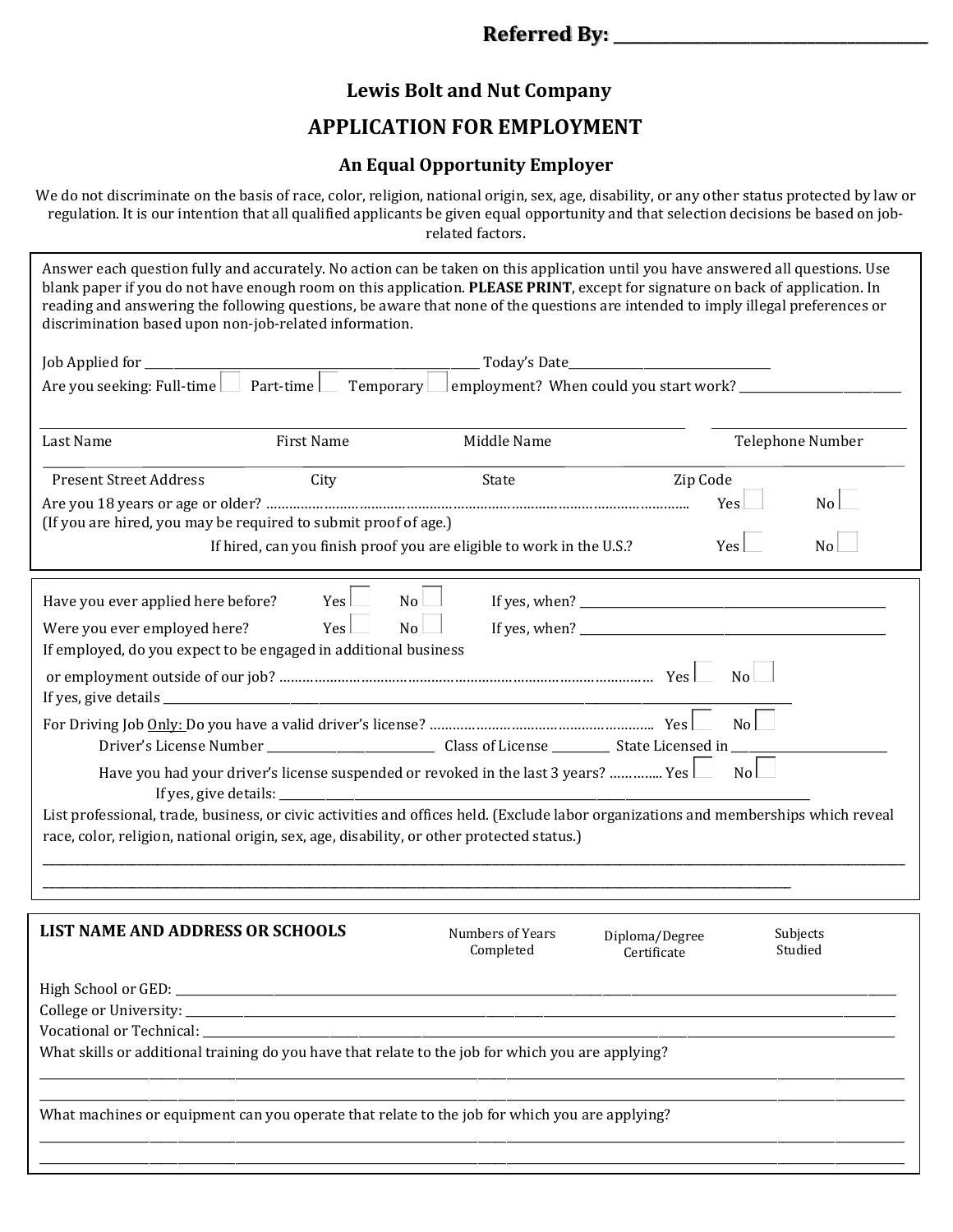| contingent upon acceptable references from current and former employers. | List names of employer's order with present or last employer listed first. Account for all periods of time including military service<br>and any periods of unemployment, if self-employed, give firm name and supply business references. Note: A job offer may be |
|--------------------------------------------------------------------------|---------------------------------------------------------------------------------------------------------------------------------------------------------------------------------------------------------------------------------------------------------------------|
| <b>NAME OF EMPLOYER</b>                                                  | <b>JOB TITLE AND DUTIES</b>                                                                                                                                                                                                                                         |
| <b>ADDRESS</b>                                                           | DATES OF EMPLOYMENT (MO/YR): FROM<br>T <sub>0</sub>                                                                                                                                                                                                                 |
| CITY, STATE, ZIP CODE                                                    |                                                                                                                                                                                                                                                                     |
| SUPERVISOR(S)<br><b>TELEPHONE</b>                                        | Reason For Leaving                                                                                                                                                                                                                                                  |
| NAME OF EMPLOYER                                                         | <b>JOB TITLE AND DUTIES</b>                                                                                                                                                                                                                                         |
| <b>ADDRESS</b>                                                           | T <sub>0</sub><br>DATES OF EMPLOYMENT (MO/YR): FROM                                                                                                                                                                                                                 |
| CITY, STATE, ZIP CODE                                                    |                                                                                                                                                                                                                                                                     |
| SUPERVISOR(S)<br><b>TELEPHONE</b>                                        | Reason For Leaving                                                                                                                                                                                                                                                  |
| <b>NAME OF EMPLOYER</b>                                                  | <b>JOB TITLE AND DUTIES</b>                                                                                                                                                                                                                                         |
| <b>ADDRESS</b>                                                           | DATES OF EMPLOYMENT (MO/YR): FROM<br>T <sub>0</sub>                                                                                                                                                                                                                 |
| CITY, STATE, ZIP CODE                                                    |                                                                                                                                                                                                                                                                     |
| <b>TELEPHONE</b><br>SUPERVISOR(S)                                        | Reason For Leaving                                                                                                                                                                                                                                                  |
| <b>NAME OF EMPLOYER</b>                                                  | <b>JOB TITLE AND DUTIES</b>                                                                                                                                                                                                                                         |
| <b>ADDRESS</b>                                                           | T <sub>O</sub><br>DATES OF EMPLOYMENT (MO/YR): FROM                                                                                                                                                                                                                 |
| CITY, STATE, ZIP CODE                                                    |                                                                                                                                                                                                                                                                     |
| SUPERVISOR(S)<br><b>TELEPHONE</b>                                        | Reason For Leaving                                                                                                                                                                                                                                                  |
| If yes, give names:                                                      | No<br>Yes                                                                                                                                                                                                                                                           |

|                                                          |                | Υρςι  | N <sub>0</sub> |
|----------------------------------------------------------|----------------|-------|----------------|
|                                                          |                | Yes l |                |
| Give three references, not relatives or former emplyers. |                |       |                |
| <b>Name</b>                                              | <b>Address</b> | Phone |                |
|                                                          |                |       |                |

#### **PLEASE READ EACH STATEMENT CAREFULLY BEFORE SIGNING**

I certify that all information provided in this employment application is true and complete. I understand that any false information or omission may disqualify me from further consideration for employment and may result in my dismissal if discovered at a later dat.

| I authorize the investigation of any or all statements contained in this application. I also authorize, whether lister or not, any person, school, current employer, past employers, and    |
|---------------------------------------------------------------------------------------------------------------------------------------------------------------------------------------------|
| organizations to provide relevant information and opinions that may be useful in making a hiring decision. I release such persons and organizations form any legal liability in making such |
| statements.                                                                                                                                                                                 |

I understand I may be required to successfully pass a drug screening examination. I hereby consent to pre-and/or post-employment drug screen as a condition of employment, if required. I understand that if I am attended an offer of employment it may be conditioned upon my successfully passing a complete pre-employment physical examination. I consent to the release of any or all medical information as may be deemed necessary to judge my capability to do the work for which I am applying.

**I UNDERSTANT THAT THIS APPLICATION, VERBAL STATEMENTS BY MANAGEMENT, OR SUBSEQUENT EMPLOYMENT DOES NOT CREATE AN EXPRESS OR IMPLIED CONTRACT OR EMPLOYMENT NOR GUARANTEE EMPLOYMENT FOR ANY DEFINITE PERIOD OF TIME, ONLY THE PRESIDENT OF THE ORGANIZATION HAS THE AUTHORITY TO ENTER INTO AN AGREEMENT OF EMPLOYMENT FOR ANY SPECIFIED PERIOD AND SUCH AGREEMENT MUST BE IN WRITING, SIGNED BY THE PRESIDENT AND THE EMPLOYEE. IF EMPLOYED, I UNDERSTAND THAT I HAVE BEEN HIRED AT THE WILL OF THE EMPLOYER AND MY EMPLOYMENT MAY BE TERMINATED AT ANY TIME, WITH OR WITHOUT REASON AND WITH OR WITHOUT NOTICE.** 

I have read, understand, and by my signature consent to these statements.

Signature: \_\_\_\_\_\_\_\_\_\_\_\_\_\_\_\_\_\_\_\_\_\_\_\_\_\_\_\_\_\_\_\_\_\_\_\_\_\_\_\_\_\_\_\_\_\_\_\_\_\_\_\_\_\_\_\_\_\_\_\_\_\_\_\_\_\_\_\_\_\_\_\_\_\_\_\_\_\_\_ Date: \_\_\_\_\_\_\_\_\_\_\_\_\_\_\_\_\_\_\_\_\_\_\_\_\_

This application for employment will remain active for a limited time. Ask the organization's representative for details.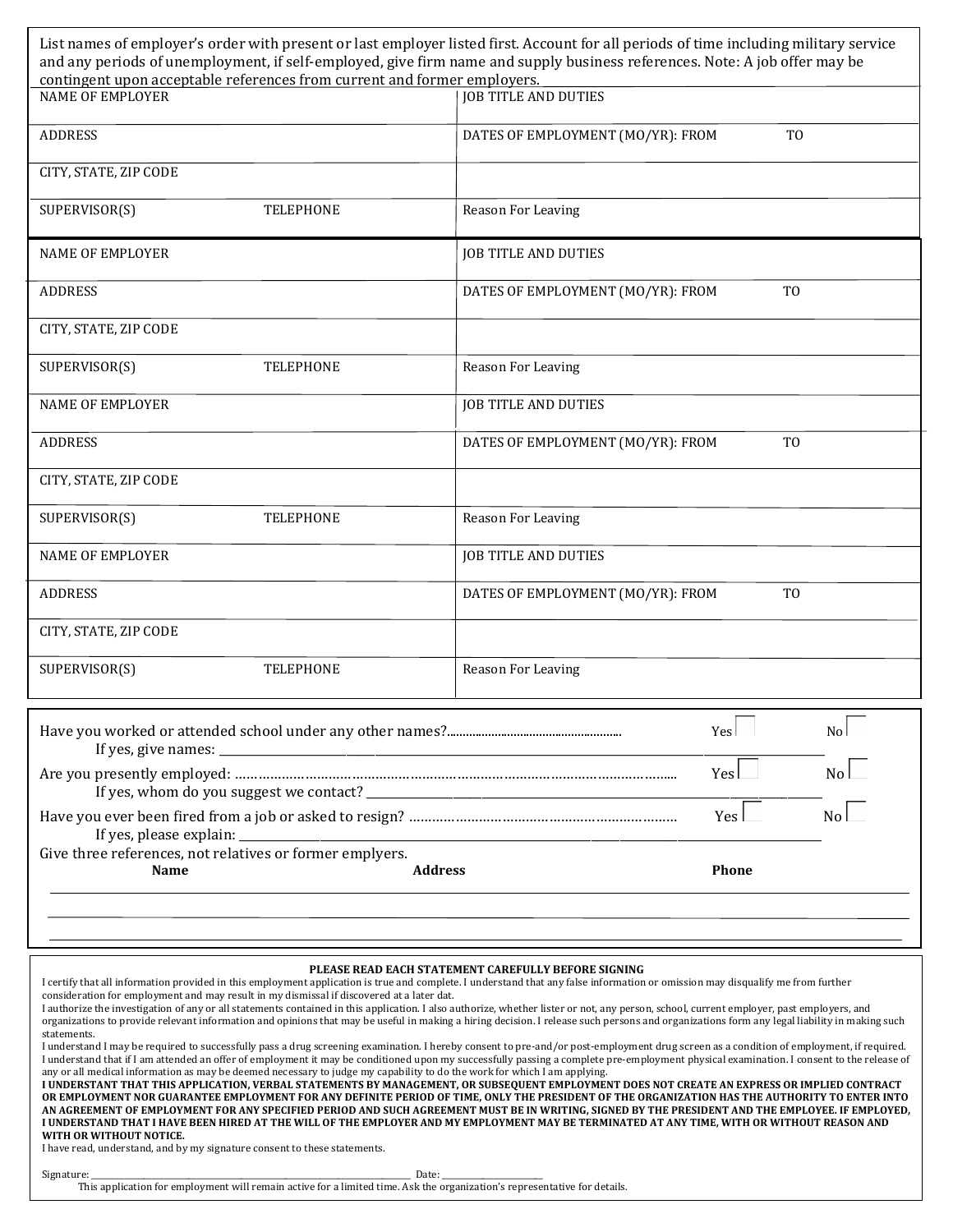

 **30105 Sixth Avenue • P.O. Box 830 • La Junta, CO 81050 USA 1-719-384-5400 (Phone) • 1-719-384-0130 (Fax)** 

# **Applicant Questionnaire**

1. What are your short-term and long- term goals in life?

- 2. What do you consider an average work week?
- 3. A. How do you feel about working 50 hours a week?
	- B. How do you feel about working a night shift, i.e. 2:15 pm- 10:45 pm?

4. Will long hours present a problem to your family?

5. Do you maintain your own vehicle?

6. What are you looking for in an employer?

 7. If you were offered two jobs at the same pay and with the same benefits, what else would you consider to determine which company to work for?

8. Why do you want to work for Lewis Bolt & Nut Company?

9. What is the best thing and the worst thing you've ever heard about Lewis Bolt & Nut Company?